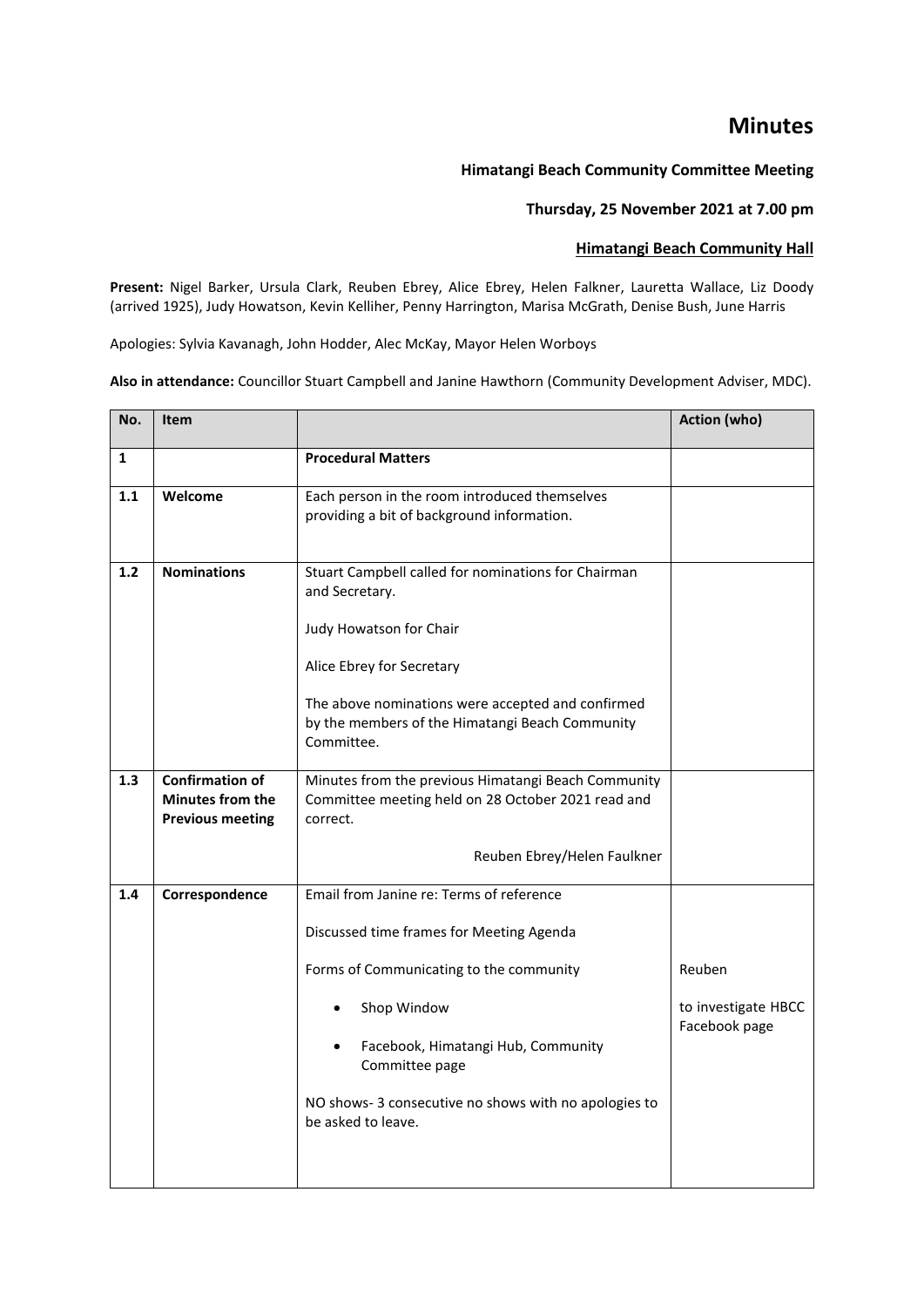| No. | Item                   |                                                                                                                                                                                                                | Action (who)                                               |
|-----|------------------------|----------------------------------------------------------------------------------------------------------------------------------------------------------------------------------------------------------------|------------------------------------------------------------|
| 1.5 | <b>Matters Arising</b> | <b>Recycling Centre Expansion</b><br>There is funds available to sort this. Community<br>Committee to meet with Wiremu Green to discuss what<br>the issue is and how it can be fixed.                          | Janine-to get in<br>touch with Wiremu<br>and arrange time. |
|     |                        | Date put forward Monday 29th November                                                                                                                                                                          |                                                            |
|     |                        | <b>Barling Street Speed Cushions</b>                                                                                                                                                                           |                                                            |
|     |                        | The issue is that the road is not fit for purpose, too<br>narrows, requires widening. Current road edges<br>crumbling. Committee agreed from reports speed is an<br>issue.                                     | Submission to<br>Annual Plan- April<br>2022                |
|     |                        | Discussed increase in traffic using Barling St since<br>Sandown expansion.                                                                                                                                     |                                                            |
|     |                        | Paper road discussed if a second entry/exit would be<br>viable.                                                                                                                                                |                                                            |
|     |                        | Vote put forward- we would decline short term solution<br>of speed cushions and instead put forward a request to<br>widen Barling Street with the addition of speed<br>cushions/bumps put in at the same time. |                                                            |
|     |                        | Himatangi Beach Road repairs                                                                                                                                                                                   |                                                            |
|     |                        | Mayor Helen Worboys has passed this request on to the<br>Roading Team who are discussing with Higgins.                                                                                                         |                                                            |
|     |                        | <b>Signs at Beach Entrance</b>                                                                                                                                                                                 |                                                            |
|     |                        | Any missing signs or damaged signs can be passed onto<br>the Maintenance Team at the council 323 0000. Let<br>them know and they will sort it.                                                                 | Judy to contact                                            |
|     |                        | This includes 30km signs along beach                                                                                                                                                                           |                                                            |
|     |                        | Discussed speeding on the beach-this is a police issue.                                                                                                                                                        |                                                            |
|     |                        | <b>Bollard Reflectors</b>                                                                                                                                                                                      |                                                            |
|     |                        | Carried over-Higgins are aware of job                                                                                                                                                                          |                                                            |
|     |                        | <b>Footpaths</b>                                                                                                                                                                                               |                                                            |
|     |                        | They have previously been asked to be cleared of sand,<br>this has been done partially, but not completed.                                                                                                     |                                                            |
|     |                        | Mayor Helen Worboys was discussing this issue today<br>with Hamish                                                                                                                                             |                                                            |
|     |                        | <b>Stormwater issues</b>                                                                                                                                                                                       |                                                            |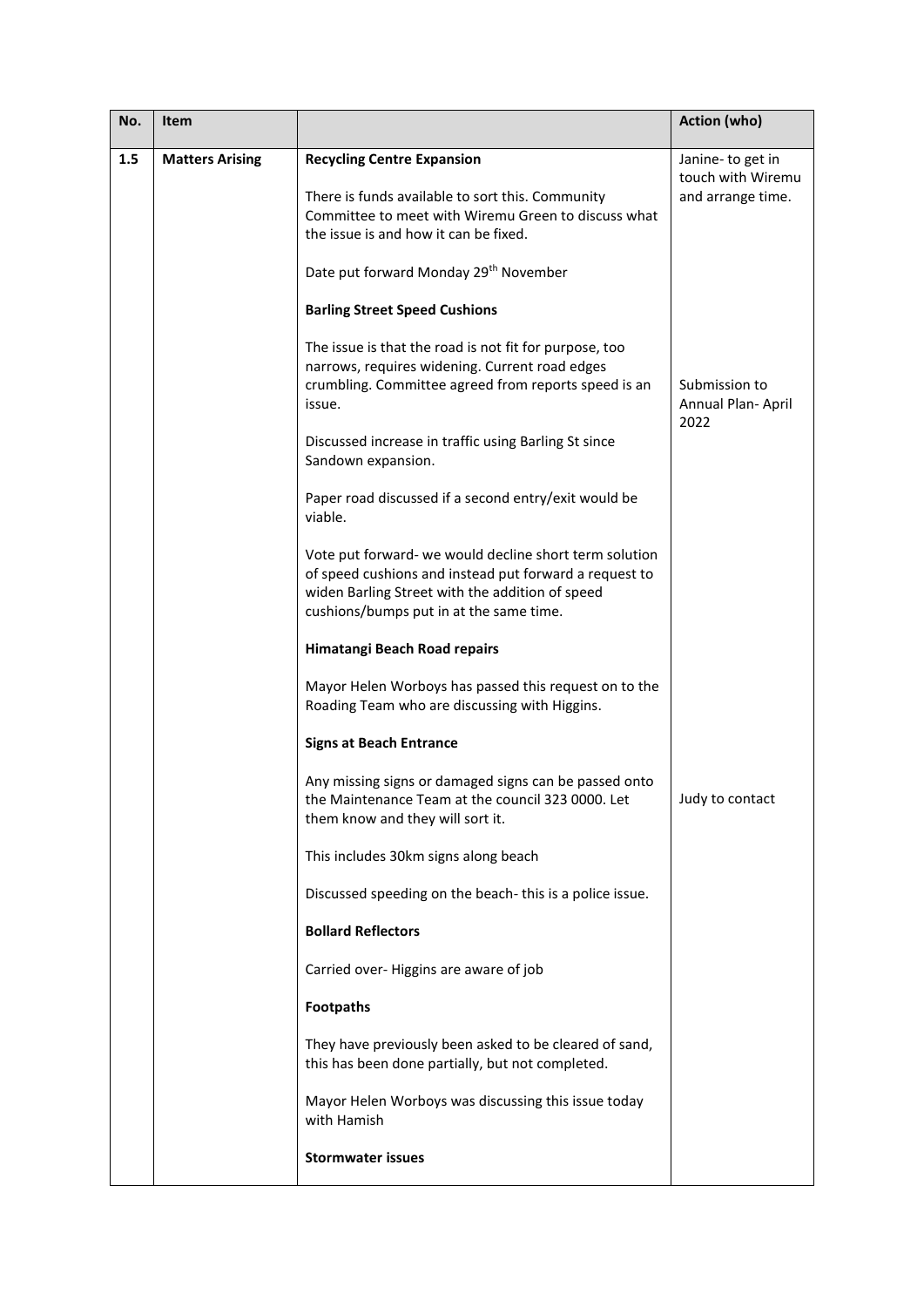| No. | Item                  |                                                                                                                                                                                                                                                                                                                                                               | Action (who)                                                   |
|-----|-----------------------|---------------------------------------------------------------------------------------------------------------------------------------------------------------------------------------------------------------------------------------------------------------------------------------------------------------------------------------------------------------|----------------------------------------------------------------|
|     |                       | Photos from latest flood tabled                                                                                                                                                                                                                                                                                                                               |                                                                |
|     |                       | Pump currently inefficient at job, not fit for purpose, ? if<br>a maintenance issue or just not the right tool for the<br>right job.                                                                                                                                                                                                                          |                                                                |
|     |                       | Drain into dunes also blocked causing pump to have<br>issues doing its job.                                                                                                                                                                                                                                                                                   |                                                                |
|     |                       | Himatangi beach Stormwater is in the plan to be sorted<br>within the next 12 months.                                                                                                                                                                                                                                                                          |                                                                |
|     |                       |                                                                                                                                                                                                                                                                                                                                                               |                                                                |
|     |                       |                                                                                                                                                                                                                                                                                                                                                               |                                                                |
| 2   |                       | <b>Items for Approval/Information</b>                                                                                                                                                                                                                                                                                                                         |                                                                |
| 2.1 | <b>Finances</b>       | Balance of the Himatangi Beach Community Committee<br>Project Fund for 2021/22 is \$3,000.00.                                                                                                                                                                                                                                                                 |                                                                |
| 2.2 | <b>Community Plan</b> | To be reviewed at the February meeting.                                                                                                                                                                                                                                                                                                                       |                                                                |
| 2.3 | Community             | <b>Tennis Court</b>                                                                                                                                                                                                                                                                                                                                           |                                                                |
|     | Projects              | Contractors have opened up fencing wire but not much<br>else.                                                                                                                                                                                                                                                                                                 | Reuben to email<br>James                                       |
|     |                       | Want to find out what exactly is planned. For this<br>upgrade.                                                                                                                                                                                                                                                                                                |                                                                |
|     |                       | <b>Public Toilets</b>                                                                                                                                                                                                                                                                                                                                         |                                                                |
|     |                       | Upgrade has started                                                                                                                                                                                                                                                                                                                                           |                                                                |
|     |                       | <b>Skate Park</b>                                                                                                                                                                                                                                                                                                                                             |                                                                |
|     |                       | Expected to commence in late November.                                                                                                                                                                                                                                                                                                                        |                                                                |
|     |                       | <b>Security Cameras</b>                                                                                                                                                                                                                                                                                                                                       |                                                                |
|     |                       | Ursula said that the Patrol had missed the dates for the<br>CET funding but would like the subject to be tabled<br>closer to the next funding round in May. Discussion was<br>held around the Community Trust and that they are the<br>funding branch of the community so it would need to be<br>presented to them- also a second quote would be<br>required. | Committee to<br>consider a<br><b>Community Trust</b><br>Liason |
| 3   |                       | <b>General Business</b>                                                                                                                                                                                                                                                                                                                                       |                                                                |
|     |                       | Covid Vaccine Clinic- Judy just found out this morning<br>there was to be a pop up clinic at the hall tomorrow<br>being Friday 26 <sup>th</sup> November. They are discussing the                                                                                                                                                                             |                                                                |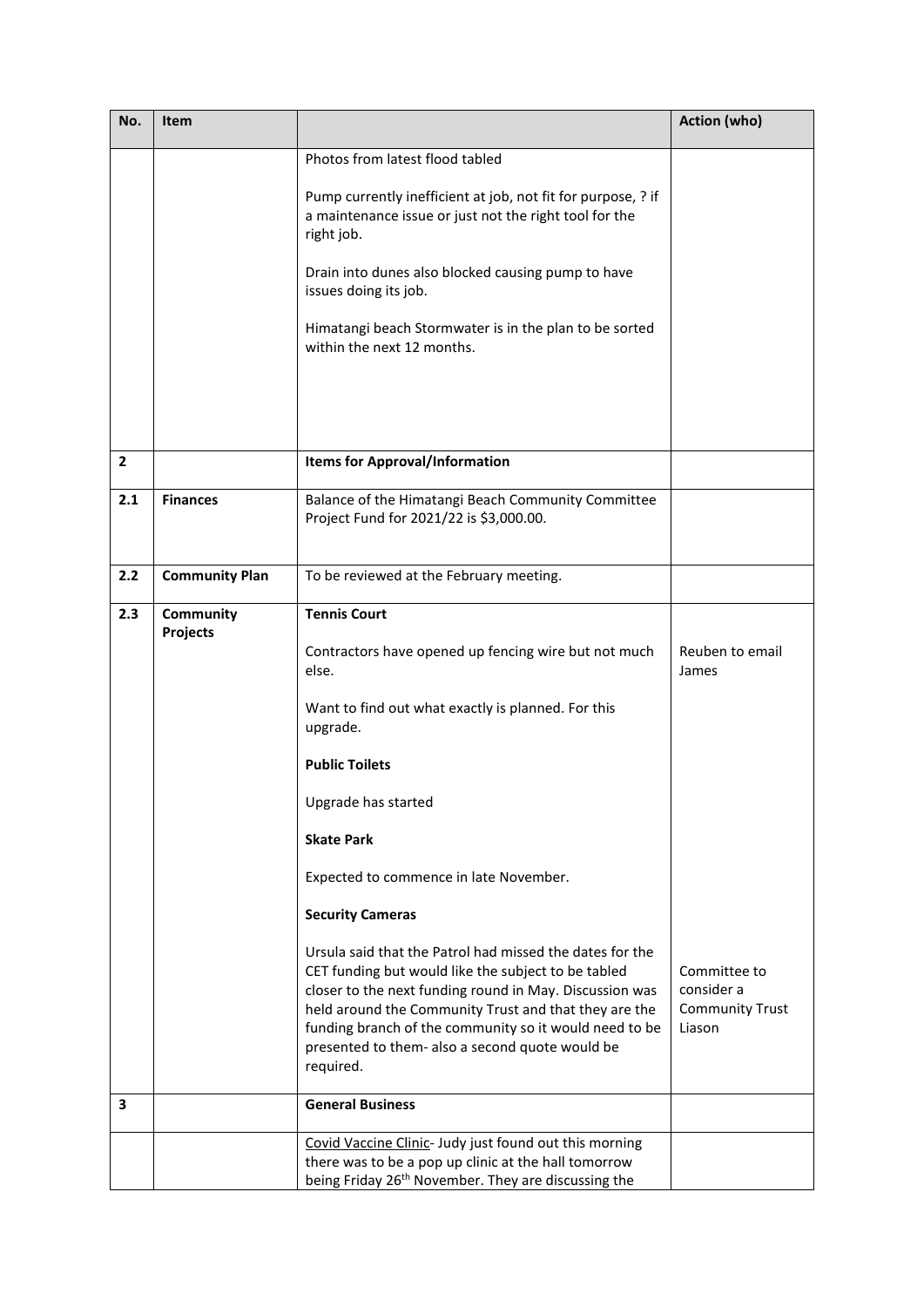| No. | Item |                                                                                                                                                                                                                                                                                                                                                                                                                                                                                                                                                    | <b>Action (who)</b>         |
|-----|------|----------------------------------------------------------------------------------------------------------------------------------------------------------------------------------------------------------------------------------------------------------------------------------------------------------------------------------------------------------------------------------------------------------------------------------------------------------------------------------------------------------------------------------------------------|-----------------------------|
|     |      | option of a second pop up clinic maybe around Saturday<br>11 <sup>th</sup> December-TBC                                                                                                                                                                                                                                                                                                                                                                                                                                                            |                             |
|     |      | Covid Preparedness was discussed-this is something<br>that everyone needs to think about, there is a large<br>element of personal responsibility to be prepared. There<br>is information on MidCentral DHB page to help plan for<br>such an event as having to isolate at home. Discussed<br>the possibility of purchasing some oximeters for the<br>community.                                                                                                                                                                                    |                             |
|     |      | Skip bin- Discussion around how we go about getting<br>the skip bin we usually get for summer                                                                                                                                                                                                                                                                                                                                                                                                                                                      | Janine to talk to<br>Wiremu |
|     |      | Beach Access- Judy brought up the missing road signs,<br>said the surf club has been putting out cones to<br>discourage people from parking along the no parking<br>area. Denise has noticed there has been more people<br>over the years using the car park. Thanks to MDC for<br>this. Nigel asked about whether or not a second access<br>point to the beach had been discussed. It has been<br>talked about before and decided that it is hard enough<br>for the council to keep up with keeping one entrance<br>clear and safe let alone two. | Judy to follow up           |
|     |      | Horse Floats discussed as they are parking across car<br>parks, horse poo being left around the place was also<br>brought up.                                                                                                                                                                                                                                                                                                                                                                                                                      |                             |
|     |      | People in the village with no fixed abode were<br>discussed, locals have noticed someone living in their<br>car. There was also a camp in the council reserve, across<br>from fire lane- this was on fire the day before                                                                                                                                                                                                                                                                                                                           |                             |
|     |      | Pine Trees along Himatangi Beach Road-these trees are<br>noted to be getting very tall and locals feel there is a<br>health and safety issue with them. They are apparently<br>30 years old - this issue has been raised with the land<br>owner to no avail.                                                                                                                                                                                                                                                                                       |                             |
|     |      | Phoenix Palm trees on council berm along Barling st<br>remain. Penny has asked if these can be removed as<br>they are a pest, this has been discussed previously.                                                                                                                                                                                                                                                                                                                                                                                  |                             |
|     |      | MDC Website hasn't got the most recent detail in<br>regards to the Community Committee, Judy asked if this<br>could be updated. It was also discussed that the<br>meeting minutes are available to view on here also,<br>once the minutes have been confirmed as true and<br>correct (so after the following meeting)                                                                                                                                                                                                                              | Janine to follow up         |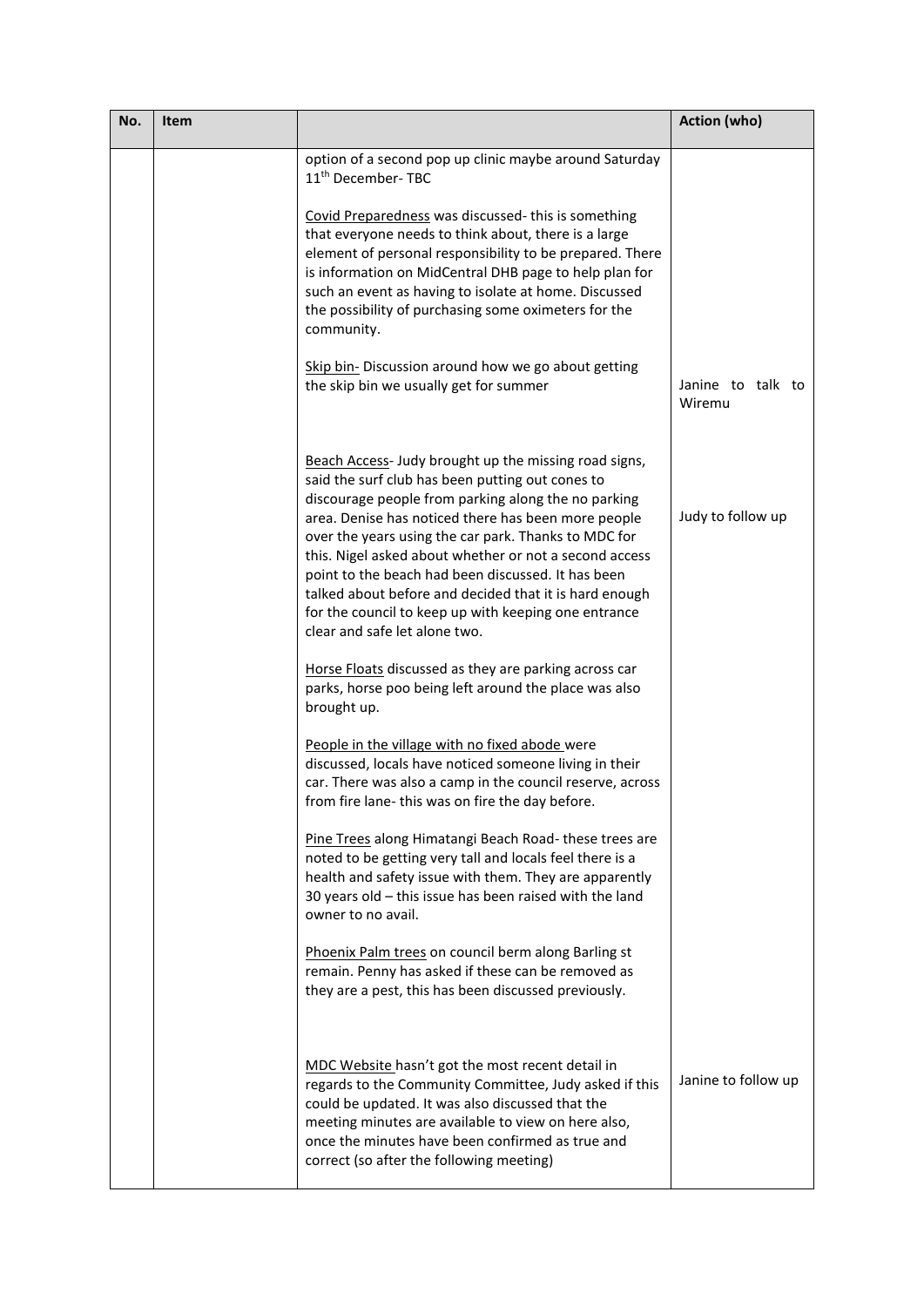| No. | Item                              |                                                                                                                                                                                                                                                                                                                                                                                                                                                                                                                                                                                                                                                   | Action (who)                                                                                                      |
|-----|-----------------------------------|---------------------------------------------------------------------------------------------------------------------------------------------------------------------------------------------------------------------------------------------------------------------------------------------------------------------------------------------------------------------------------------------------------------------------------------------------------------------------------------------------------------------------------------------------------------------------------------------------------------------------------------------------|-------------------------------------------------------------------------------------------------------------------|
|     |                                   | Community Website- Alice wanted to know if this is<br>something the community wanted to keep. The current<br>provider is stepping away from the business and he has<br>been providing this service free of charge.                                                                                                                                                                                                                                                                                                                                                                                                                                |                                                                                                                   |
|     |                                   | Communication strategy was discussed-the committee<br>wants to be able to provide minutes and details around<br>meeting to everyone in the community. We would like<br>input from the community but how do we reach<br>everyone. The Press has closed. A few options were<br>discussed including, the Beach Store window, copies in<br>the Cosmopolitan Club, and the Bowling Club, Facebook<br>pages such as the Himatangi Hub and Committee page.<br>A notice board was again discussed as an option to not<br>only advertise meetings but as as a way to advertise<br>events in the village, something similar to the Feilding<br>notice board | Committee to think<br>about nominating a<br>social<br>media<br>person- to be in<br>charge of getting<br>info out. |
| 3.1 | <b>Surf Club Report</b>           | Nil report                                                                                                                                                                                                                                                                                                                                                                                                                                                                                                                                                                                                                                        |                                                                                                                   |
| 3.2 | <b>Fire Brigade Report</b>        | Honours Evening was held recently where we honoured<br>our members and their service to FENZ.<br>Judy reminded all that it is getting dry out there and if<br>you see smoke please call 111, early intervention is the                                                                                                                                                                                                                                                                                                                                                                                                                            |                                                                                                                   |
|     |                                   | key.                                                                                                                                                                                                                                                                                                                                                                                                                                                                                                                                                                                                                                              |                                                                                                                   |
| 3.3 | <b>Community Patrol</b><br>Report | Nil report                                                                                                                                                                                                                                                                                                                                                                                                                                                                                                                                                                                                                                        |                                                                                                                   |
| 4   |                                   | <b>Council Matters</b>                                                                                                                                                                                                                                                                                                                                                                                                                                                                                                                                                                                                                            |                                                                                                                   |
|     |                                   | Stuart Campbell gave an update on the following:                                                                                                                                                                                                                                                                                                                                                                                                                                                                                                                                                                                                  |                                                                                                                   |
|     |                                   | Mangaweka Bridge- developments are continuing                                                                                                                                                                                                                                                                                                                                                                                                                                                                                                                                                                                                     |                                                                                                                   |
|     |                                   | Feilding Little Theatre- it has been decided the theatre<br>will be repaired.                                                                                                                                                                                                                                                                                                                                                                                                                                                                                                                                                                     |                                                                                                                   |
|     |                                   | Feilding Library- Renovations are about to start, this is a<br>big project that has been in the line for a while                                                                                                                                                                                                                                                                                                                                                                                                                                                                                                                                  |                                                                                                                   |
|     |                                   | Feilding waste water-Contracted to spread waste into<br>the proposed wet lands, so it will not go into any of the<br>rivers.                                                                                                                                                                                                                                                                                                                                                                                                                                                                                                                      |                                                                                                                   |
|     |                                   | Three Waters - Council hasn't given up, they are 100%<br>opposed, Palmerston North has voted for 3 Waters.                                                                                                                                                                                                                                                                                                                                                                                                                                                                                                                                        |                                                                                                                   |